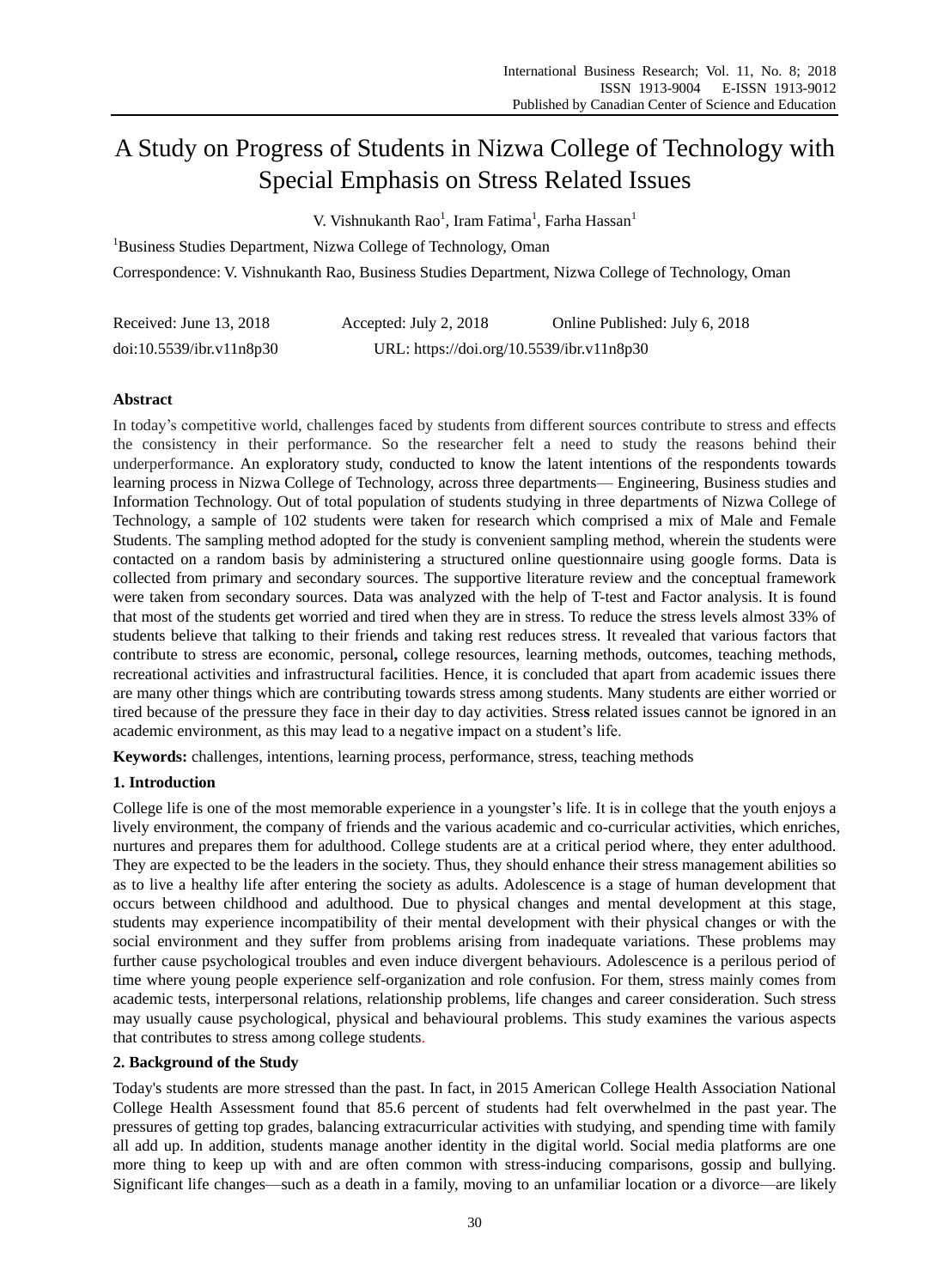to cause high spikes in stress. 2016 study published in the International Journal of Clinical and Health Psychology shows daily stressors play just as significant a role in affecting overall mental health. When a student is stressed and preoccupied, it takes over their ability to focus during lectures or studying. Stress may even cause students to drop out of college or drop classes. As research shows, stress exhibited by instructors directly increases the stress levels of students while in the classroom. Stressors may pop up any moment to disrupt learning and concentration. Nizwa College of technology comprising of various Departments like Engineering, Information Technology and Business is imparting a systematic education to the students for their personal and professional development which is helpful for their future. Due to the competition and challenges faced by students from different sources made those not equally competent to accept the education offered in Nizwa college of Technology. It is noticed that there is a variation in the students' performance from time to time. So the researcher felt a need to study the reasons behind their underperformance and provide valuable suggestions to improve the system of teaching learning process in NCT.

#### *2.1 What is Stress?*

Stress is the reaction of one's body and mind that causes a change in the balance. Stress is a common aspect of many different emotions like anxiety, frustration, anger, worry, fear, sadness and despair. A very clear physical aspect is involved in it. Some may experience such as a pain in the chest or in the bottom of the stomach or in the form of compressing their jaws. (MyersDG, 2005)

## *2.2 Definition of Stress*

A state of mental or emotional strain or tension resulting from adverse or demanding circumstances. (Oxford dictionary). Stress is your body's way of responding to any kind of demand or threat. When you sense danger—whether it's real or imagined—the body's defenses kick into high gear in a rapid, automatic process known as the "fight-or-flight" reaction or the "stress response". The stress response is the body's way of shielding you. When working properly, it helps you stay attentive, energetic, and alert. In emergency situations, stress can save your life—giving you extra strength to defend yourself, for example spurring you to bang on the brakes to avoid an accident.

#### *2.3 Different Forms of Stress*

Stress can be of two forms: positive stress (Eustress) and negative stress (Distress). Eustress is the feeling of relief. Distress is an emotion that leads towards disease. This type of distress is generally caused by an event in one's life, for example, failure in exams, divorce, notification of debt, tax, and etc. Eustress is a positive stress set off by a positive event in one's life. Its examples may include winning a championship, planning or attending a wedding, wining a lottery, or receiving an unexpectedly good result in an exam. Eustress allows people to engage in the challenges of life.

## *2.4 Causes of Stress*

Causes of stress are known as stressors. Being physical or emotional, internally or externally generated, the stressors are classified as:

- 1. Exogenous or external factors: they are those factors which originate from exterior and individual has no control over that. For example, the death of loved ones, etc.
- 2. Endogenous or internal factors include strong memories of previous unpleasant experiences, which make individuals highly sensitive to such instances. They anticipate the same unpleasant events, and their fear gives rise to feelings of inferiority, insufficiency and insecurity.
- 3. The combination of endogenous and exogenous factors also leads to the creation of stress. (Holahan & Moos, 2000)
- 4. System induced stress is another type of stress identified by psychologists; System refers to organizations like school, family, office and other such social structures, in which an individual functions. Life becomes tough if any of these structures are stress inducing. (Holahan, Charles, 1982)

This type of stress is highly relevant to under-developing societies in the context of changing demands in the family and workplace. One group of society which is a victim of system induced stress is the student community. The natural instincts of children to be playful and fun loving come in severe conflict with the pressure imposed by the academic overload and expectations. The academic burden in school and unrealistic parental demand and social expectations are imposing severe stress on students especially among young students Most of the high school students in Iran concentrate only on academics and do not give much importance to other activities. Even the parents are convinced that these are the crucial years where the children need to concentrate only on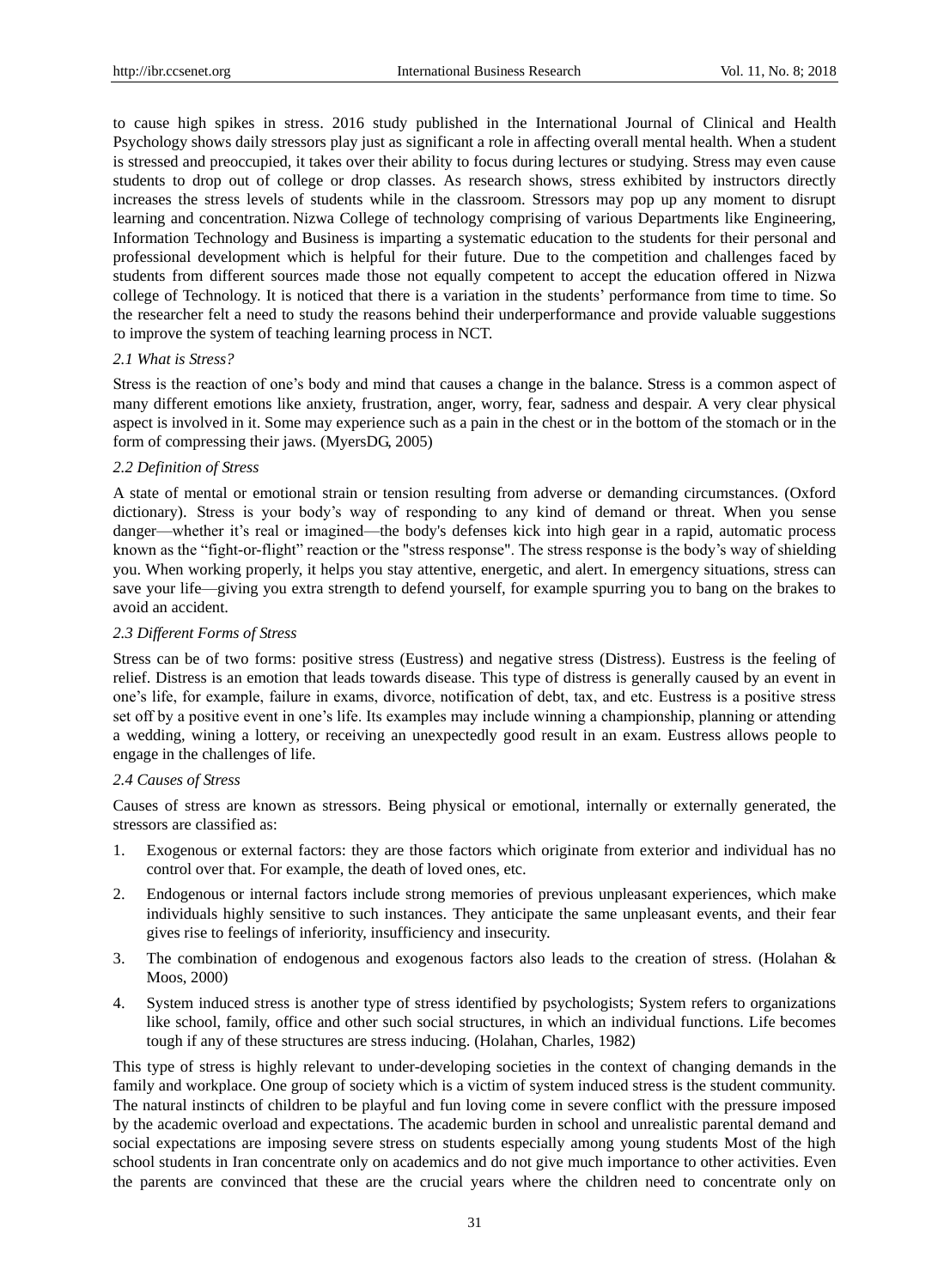academics in order to perform well in the race of entrance examinations at the end of senior intermediate. Thus, the students are left with no choice except participating in this race, especially those students who opt for science and mathematics branches at high school levels. Other branches such as art, commerce and literature are considered to be low grade by the staff, students, parents as well as the managements of educational establishments. (Ko,SM,Kua Eh,1999)

#### **3. Review of Literature**

Stress is the process by which an individual or a person react when opened to external or internal problems and challenges. "The organism processes numerous systems to coordinate such adaptive responses both at systematic and cellular levels "by this, stress has direct effect on the brain and the whole anatomy of the body as such failure to adapt to a stressful condition can result in brain malfunction, physiological problem and also many areas of psychological challenge's in the form of depression, nervousness, discomfort and burnout.

According to Wheeler (2007), stress is physics word which refers to the amount of force used on an object and it relates in real life as to how certain issues that carry force applied to human life. Examples financial difficulties, health issues, conflicts with friends, all carry force or pressure on person's body -mind and spirit. Some of the pressure or power originate from the environment but most often comes from within a person's head in the form of worry, anxiousness, repentance, discouragement and low confidence. Therefore, stress is basically force applied to a person and may result in a strain which is a result of an unmanaged stress i.e. when a person is not able to handle a task or problem encounters strain. To some people, the effect is minimal which means they are able to tolerate pressure whiles in others the effect is huge and have an adverse effect. Junru Yang & Lei Zhang. (2005) College students are at a special stage in life. Their mental development is in the process of maturity but still immature. Their interpersonal communications are complex, which produces mental stresses. In life, they mostly depend on family, plus most of them are the single child in one family, their self-care abilities are poor, which may produce mental stresses either. In addition, the college students who experienced unhappy family matters have more worries, depressions, and physical diseases than people who did not. Meanwhile, stresses from family conditions may be from parents' expectations for children. Al-Busaidi, Z et al. (2011). A study was conducted to find out the incident of depressive symptoms among the university students in Oman. According to this study there were various factors which contributed towards depression. Factors such as moving away from your family home for the first time, losing the adult supervision and the traditional social support. Some students' might also have to deal with financial difficulties for first time in their lives. These changes were recognized as risk factors for evolving depression. Nakalema ,G., Ssenyonga, J,.(2013) This study examined academic stress, study habits and academic performance of undergraduates of Mbarara University of Science and Technology in Uganda using a cross-sectional survey research design. Findings showed that daily academic disturbances were found to be the most stressful while personal problems were reported as the least stressful. First year students experienced more academic stress from financial hardships academic burden/time and social expectations than the ongoing students. Motivation was the most used study among the respondent, while studying a chapter was the least common study habit among the students. Faculty of Development Studies students had better study practices than other faculties/institute based on grade performance. Elzubeir M A, (2010) Stress, unhappiness and nervousness are common among Arab medical students as compared to students elsewhere. Little is known about the contribution of different curricula methods to perceived stress and what coping strategies institutes and students apply to help alleviate stress. Large, prospective, multicentre, multi-method studies are needed to identify personal and program features that influence stress, depression, anxiety and coping strategies among Arab students. Carver CS (1997) Managing strategies refer to the specific efforts, both behavioural and psychological, that people employ to master, reduce tolerate or lessen stressful events. 'Active coping' means taking action or exercising efforts to remove or avoid the stressor, 'positive reframing' means making the best of the situation by growing from it or seeing it in a more positive light, 'denial' is an attempt to reject the reality of the stressful event while 'behavioral disengagement' means giving up or retreating efforts from the attempt to attain the goal with which the stressor is interfering. Elizabeth, (2003) a healthy lifestyle is an essential mate to any stress-reduction program. Stress occurs when pressure exceeds beyond its perceived ability to handle. Stress is the body's reaction to a change that requires a physical, mental or emotional modification or response. Today, stress levels among children have been going up hazardously high due to the pressure of their academic and large amount of syllabus content in a limited span of time and too much expectation from parents. High level of stress is likely to eventually affect the health of the students. Strong et al., (2008) Being able to manage responsibilities, problems, or difficulties in a quiet and thoughtful manner is one way of handling. Students are being pressured frequently by a variety of factors which cause them to have stress in one or more ways.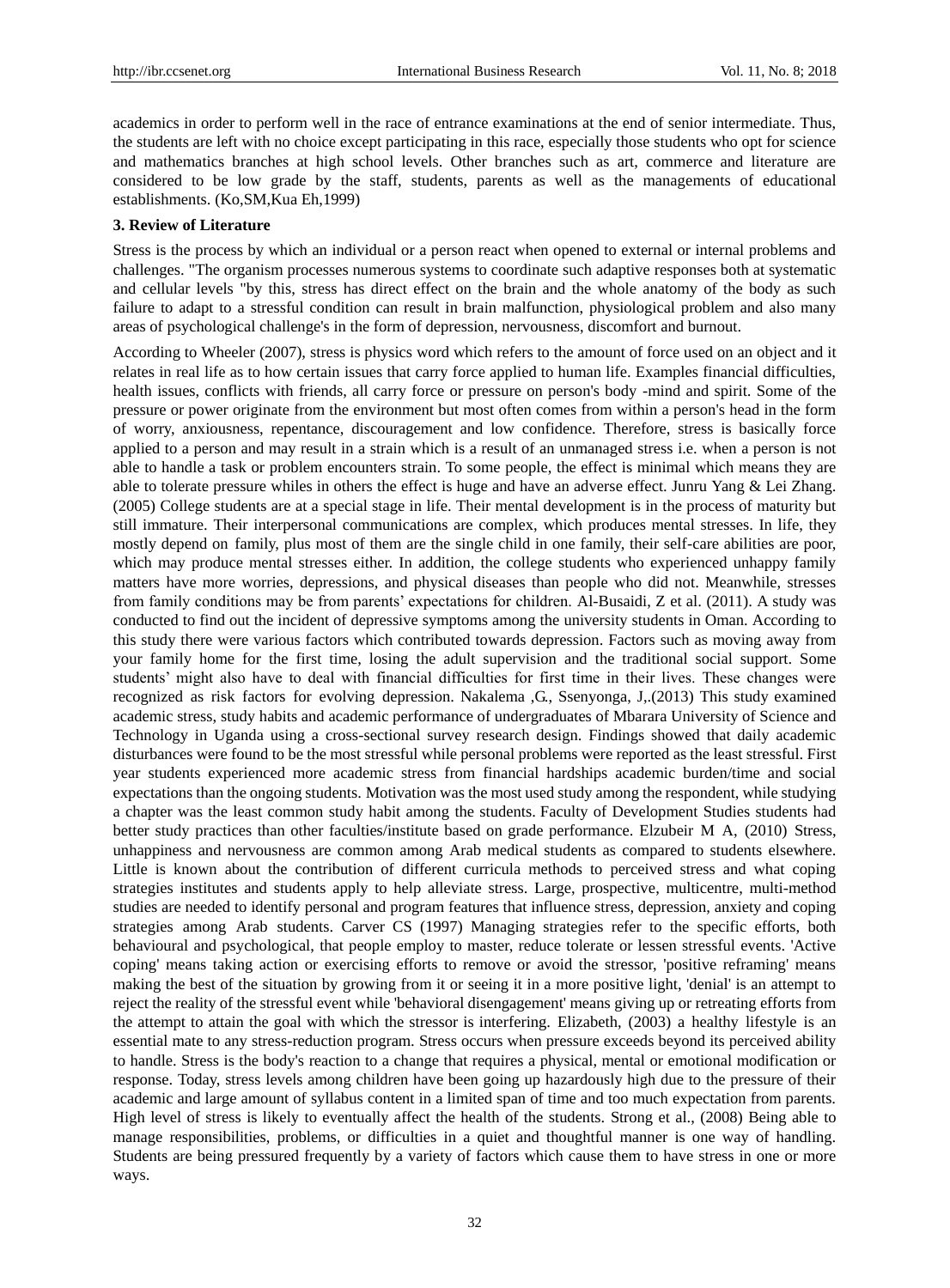## *3.1 Theoretical framework*



# **4. Research Approach**

*4.1 Objectives of the Study*

- 1. To study the prevailing education system in Nizwa College of Technology.
- 2. To understand the problems faced by students in the teaching learning process in NCT.
- 3. To identify the reasons for under performance of students in NCT.
- 4. To suggest measures to improve the performance of students in NCT.

#### *4.2 Scope of the Study*

The scope of the study is confined to Nizwa College of technology covering various departments like Engineering, Information technology and Business and it is restricted to the students problems faced during learning process and the respondents are limited to the students of NCT. The research has been conducted between January-March 2018.

#### *4.3 Methodology*

It is an exploratory study, conducted to know the latent intentions of the respondents towards learning process in NCT. The area selected for this study is Nizwa College of technology across three departments— Engineering, Business studies and IT. Out of a total population (3462) of students studying in three departments of NCT, a sample of 102 students were taken for our research which comprised a mix of Male and Female Students. The sampling method adopted for the study is convenient sampling method, wherein the students were contacted on a random basis by administering a structured online questionnaire by using google forms. Data is collected from primary and secondary sources. The supportive literature review and the conceptual framework are taken from secondary sources. Primary data is collected with the help of a structured online questionnaire. The instrument consists of closed ended questions which helps the respondents to give proper responses. A list of 24 questions are included that addresses the objectives of the study. Data is analyzed with the help of T-test and Factor analysis.

## *4.4 Significance of Study*

This study is essential to find out the various components contributing to stress among students and thereby decreasing their performance. It is required by the college to analyze the causes of declining grades of students in their academics. The outcome of the study is important for Ministry, college, teachers, students, parents, society and industry.

#### **5. Analysis**

The results in succeeding tables demonstrated significant differences on causes of stress when they were grouped according to their gender. The T-Test of independent means was used for two groups' variables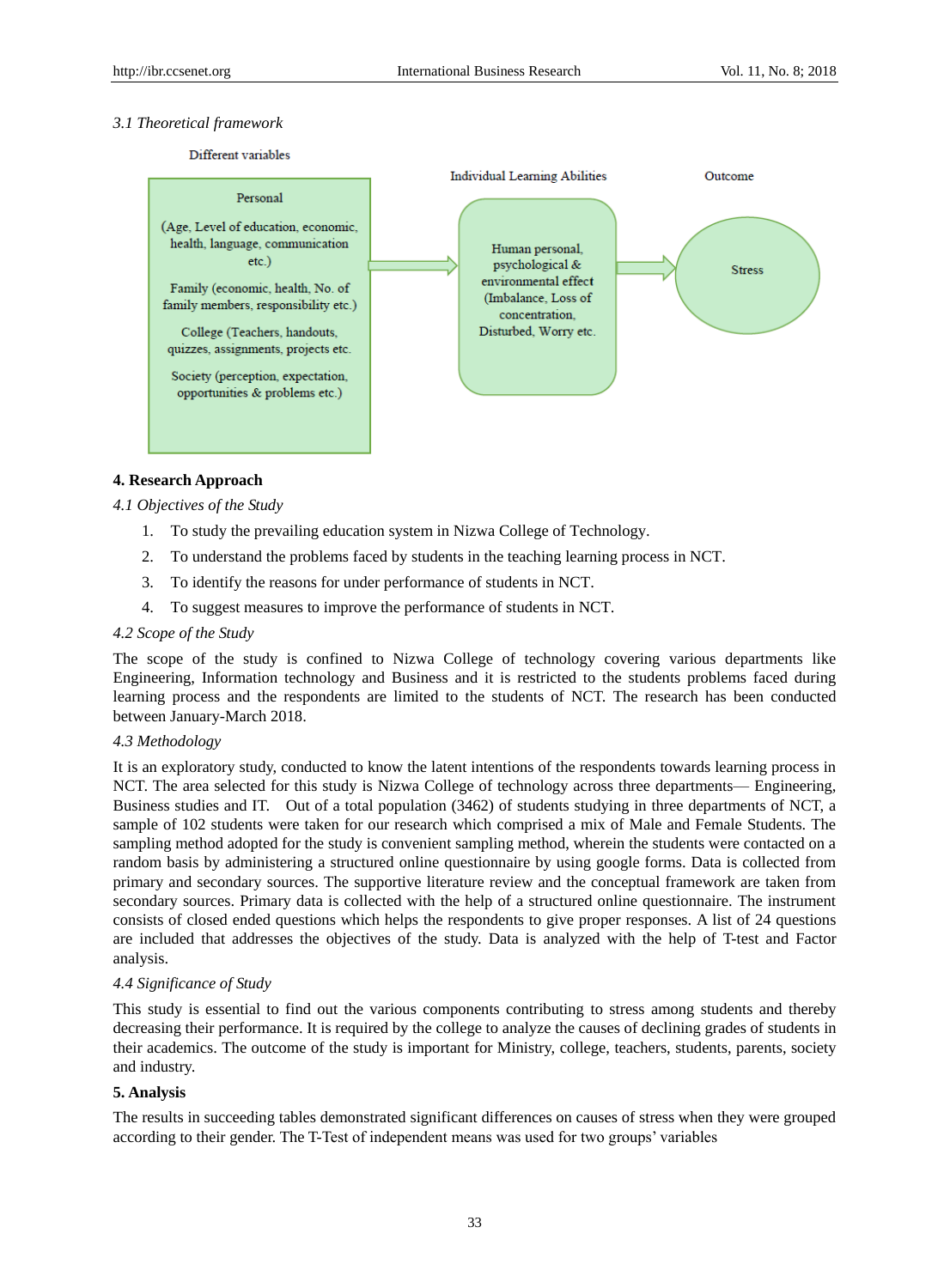# Table 1. Gender- Causes of stress

| Sl <sub>No</sub> | <b>Causes of Stress</b>                                                                             | Gender | N  | Mean | т        | Sig. (2-tailed) |
|------------------|-----------------------------------------------------------------------------------------------------|--------|----|------|----------|-----------------|
| 1                | Not having enough money to run monthly<br>expenses.                                                 | Male   | 43 | 2.23 | $-2.061$ | 0.042           |
|                  |                                                                                                     | Female | 59 | 2.64 | $-2.06$  | 0.042           |
| 2                | Workload given by the teachers (Assignments, HW,<br>Quizzes etc.)                                   | Male   | 43 | 2.77 | $-1.064$ | 0.29            |
|                  |                                                                                                     | Female | 59 | 2.95 | $-1.058$ | 0.293           |
| 3                | Competition among friends and class mates in the<br>college.                                        | Male   | 43 | 2.28 | $-0.983$ | 0.328           |
|                  |                                                                                                     | Female | 59 | 2.44 | $-0.963$ | 0.338           |
| 4                | Family commitments hinders towards achieving<br>academic success.                                   | Male   | 43 | 2.42 | $-1.576$ | 0.118           |
|                  |                                                                                                     | Female | 59 | 2.68 | $-1.545$ | 0.126           |
| 5                | Health conditions will interrupt the academic<br>performance.                                       | Male   | 43 | 2.12 | $-3.083$ | 0.003           |
|                  |                                                                                                     | Female | 59 | 2.66 | $-2.964$ | 0.004           |
| 6                | Spending more time playing sports and games.                                                        | Male   | 43 | 2.6  | 0.899    | 0.371           |
|                  |                                                                                                     | Female | 59 | 2.42 | 0.893    | 0.374           |
| 7                | Examination results declared.                                                                       | Male   | 43 | 2.74 | $-0.468$ | 0.641           |
|                  |                                                                                                     | Female | 59 | 2.83 | $-0.46$  | 0.647           |
| 8                | Not enough time to manage personal, family and<br>academic work                                     | Male   | 43 | 2.72 | $-1.455$ | 0.149           |
|                  |                                                                                                     | Female | 59 | 2.97 | $-1.436$ | 0.155           |
| 9                | Not being happy with the existing infrastructural<br>facilities (Handouts, transport, library etc.) | Male   | 43 | 2.81 | 1.257    | 0.212           |
|                  |                                                                                                     | Female | 59 | 2.59 | 1.196    | 0.236           |
| 10               | Overall your level of stress at present                                                             | Male   | 43 | 2.6  | $-1.04$  | 0.301           |
|                  |                                                                                                     | Female | 59 | 2.78 | $-1.009$ | 0.316           |

The analysis of findings in the above table no: 1 using T-Test of independent means illustrated that 'significant differences' existed when the respondents are grouped by 'gender' regarding the causes of stress. This was reflected as results. Not having enough money to run monthly expenses (0.042) and Health conditions will interrupt the academic performance (0.03) had computed values (t) with significant levels (sig.), which are lesser than p value at 0.05.

#### *5.1 Perceptions of Respondents towards Teaching Learning in NCT*

Factor analysis is performed for the data obtained from the questions asked to the respondents related to the teaching learning in NCT. Principle component analysis method and varimax rotation with Kaiser Normalization is done.

# Table 2. KMO and Bartlett's Test

| Kaiser-Meyer-Olkin Measure of Sampling Adequacy. |                                              |             |
|--------------------------------------------------|----------------------------------------------|-------------|
| Bartlett's Test of Sphericity                    | Approx. Chi-Square                           | 731.725     |
|                                                  |                                              | 276         |
|                                                  | Sig.                                         | .000        |
| $-  -$<br>$\overline{\phantom{a}}$<br>.          | ___<br>---<br>$\sim$ $\sim$<br>$\sim$ $\sim$ | ______<br>. |

From the above table no: 2 it is evident that Kaiser –Meyer-olkin and Bartletts test sampling adequacy is 0.721(> 0.5) which is acceptable for the present study.

The component matrix found that there are 7 factors extracted from original 24 variables. Table 3 examines the total variance explained by the factor analysis and gives an indication about the number of useful factors. The table 3 has three parts. First part titled initial eigen values gives the variance explained by all the possible factors. Second part extraction sums of squared loading gives the information for factors with eigen values greater than one The last part titled, rotated sum of squares gives the information for extracted factors after rotation. The result indicates seven factors with eigen values greater than one suggesting a seven-factor solution. The factor 1 explains 11.52 percent of variance (under varimax rotation) out of total variance of 60.89 percent of 7 factors.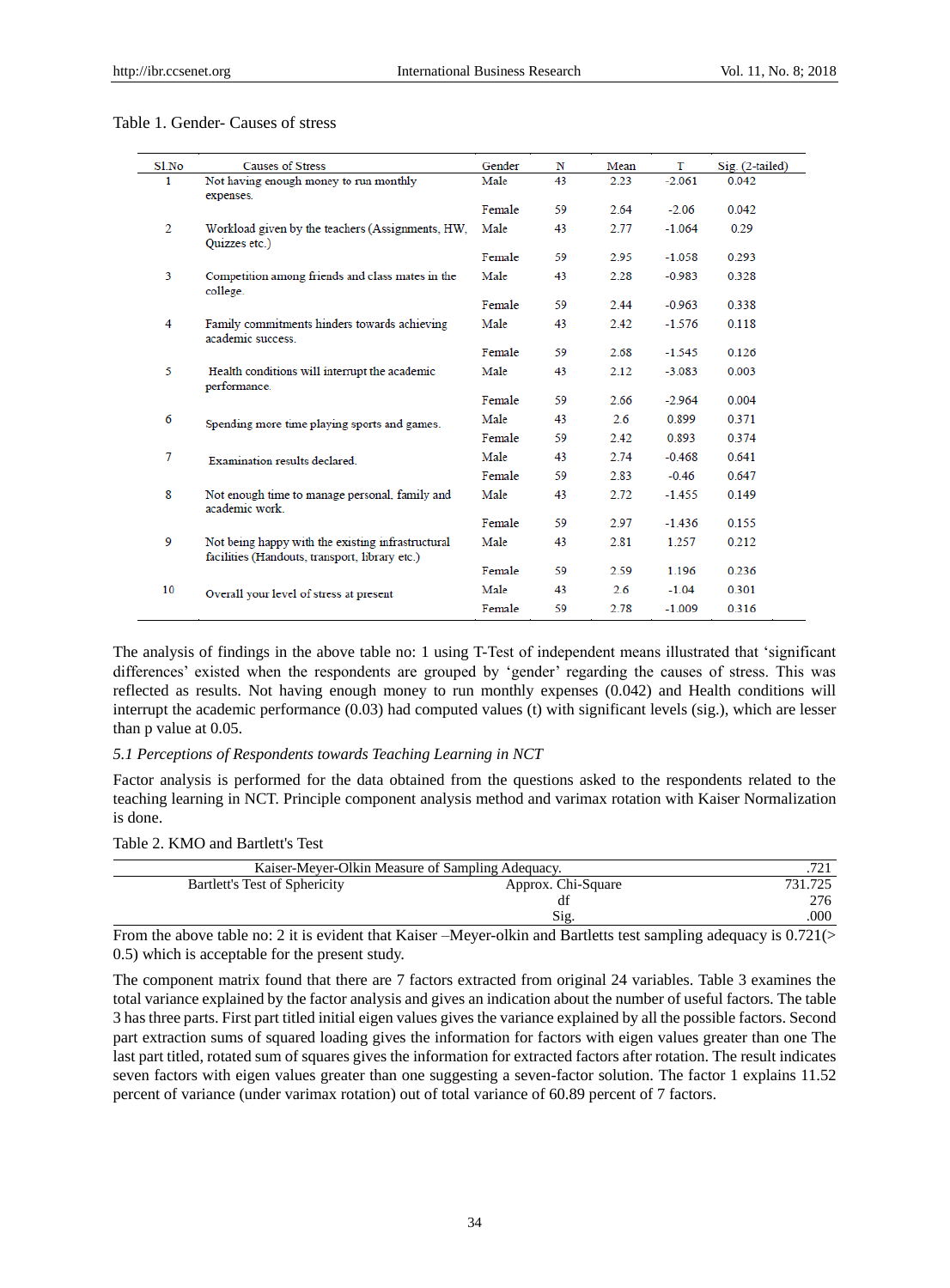| Component |       | <b>Initial Eigenvalues</b> |                  | <b>Extraction Sums of</b><br><b>Squared Loadings</b> |                    |                  |       | Rotation Sums of Squared<br>Loadings |                  |  |  |
|-----------|-------|----------------------------|------------------|------------------------------------------------------|--------------------|------------------|-------|--------------------------------------|------------------|--|--|
|           | Total | $%$ of<br>Variance         | Cumula<br>tive % | Total                                                | $%$ of<br>Variance | Cumulati<br>ve % | Total | $%$ of<br>Variance                   | Cumula<br>tive % |  |  |
| 1         | 5.588 | 23.283                     | 23.283           | 5.588                                                | 23.283             | 23.283           | 2.767 | 11.529                               | 11.529           |  |  |
| 2         | 2.112 | 8.8                        | 32.082           | 2.112                                                | 8.8                | 32.082           | 2.696 | 11.232                               | 22.762           |  |  |
| 3         | 1.556 | 6.485                      | 38.567           | 1.556                                                | 6.485              | 38.567           | 2.383 | 9.93                                 | 32.692           |  |  |
| 4         | 1.492 | 6.218                      | 44.785           | 1.492                                                | 6.218              | 44.785           | 1.985 | 8.272                                | 40.964           |  |  |
| 5         | 1.385 | 5.769                      | 50.555           | 1.385                                                | 5.769              | 50.555           | 1.8   | 7.499                                | 48.463           |  |  |
| 6         | 1.254 | 5.225                      | 55.78            | 1.254                                                | 5.225              | 55.78            | 1.531 | 6.378                                | 54.84            |  |  |
| 7         | 1.227 | 5.113                      | 60.892           | 1.227                                                | 5.113              | 60.892           | 1.452 | 6.052                                | 60.892           |  |  |
| 8         | 0.987 | 4.112                      | 65.005           |                                                      |                    |                  |       |                                      |                  |  |  |
| 9         | 0.954 | 3.977                      | 68.982           |                                                      |                    |                  |       |                                      |                  |  |  |
| 10        | 0.903 | 3.763                      | 72.744           |                                                      |                    |                  |       |                                      |                  |  |  |
| 11        | 0.803 | 3.344                      | 76.088           |                                                      |                    |                  |       |                                      |                  |  |  |
| 12        | 0.718 | 2.99                       | 79.078           |                                                      |                    |                  |       |                                      |                  |  |  |
| 13        | 0.684 | 2.849                      | 81.927           |                                                      |                    |                  |       |                                      |                  |  |  |
| 14        | 0.638 | 2.658                      | 84.585           |                                                      |                    |                  |       |                                      |                  |  |  |
| 15        | 0.582 | 2.426                      | 87.011           |                                                      |                    |                  |       |                                      |                  |  |  |
| 16        | 0.507 | 2.111                      | 89.121           |                                                      |                    |                  |       |                                      |                  |  |  |
| 17        | 0.497 | 2.069                      | 91.191           |                                                      |                    |                  |       |                                      |                  |  |  |
| 18        | 0.386 | 1.61                       | 92.8             |                                                      |                    |                  |       |                                      |                  |  |  |

Table 3. Total variance of the respondents' perceptions towards teaching learning in NCT (Total Variance Explained)

Extraction Method: Principal Component Analysis.

Results of factor analysis for the questions related to the respondents perceptions towards teaching learning in NCT.

Each factor is analyzed by identifying those items that had high factor loading and 0.6 is used as cut-off for assigning variable to the factors.

Factor-1 Economic and personal

- 1. Not having enough money to run monthly expenses.
- 2. Not having enough time to manage personal, family and academic work.
- 3. Not being happy with the existing infrastructural facilities (Handouts, transport, library etc.)
- 4. Overall your level of stress at present

Factor-2 College resources

- 1. The college library has enough resources to help students.
- 2. The number of classes in a week are acceptable by the students.

Factor-3 Learning methods and outcome

- 1. More presentations and Practical activities helps the students to increase their performance.
- 2. Duration of class time is acceptable by the students.
- 3. Examination results declared.

Factor-4 Personal

- 1. Family commitments hinders towards achieving academic success.
- 2. Health conditions will interrupt the academic performance.

Factor-5 Teaching methods

- 1. Class activities and discussions help to understand the concepts better.
- 2. Language used by teachers is understandable by the students.

Factor-6 Recreational activities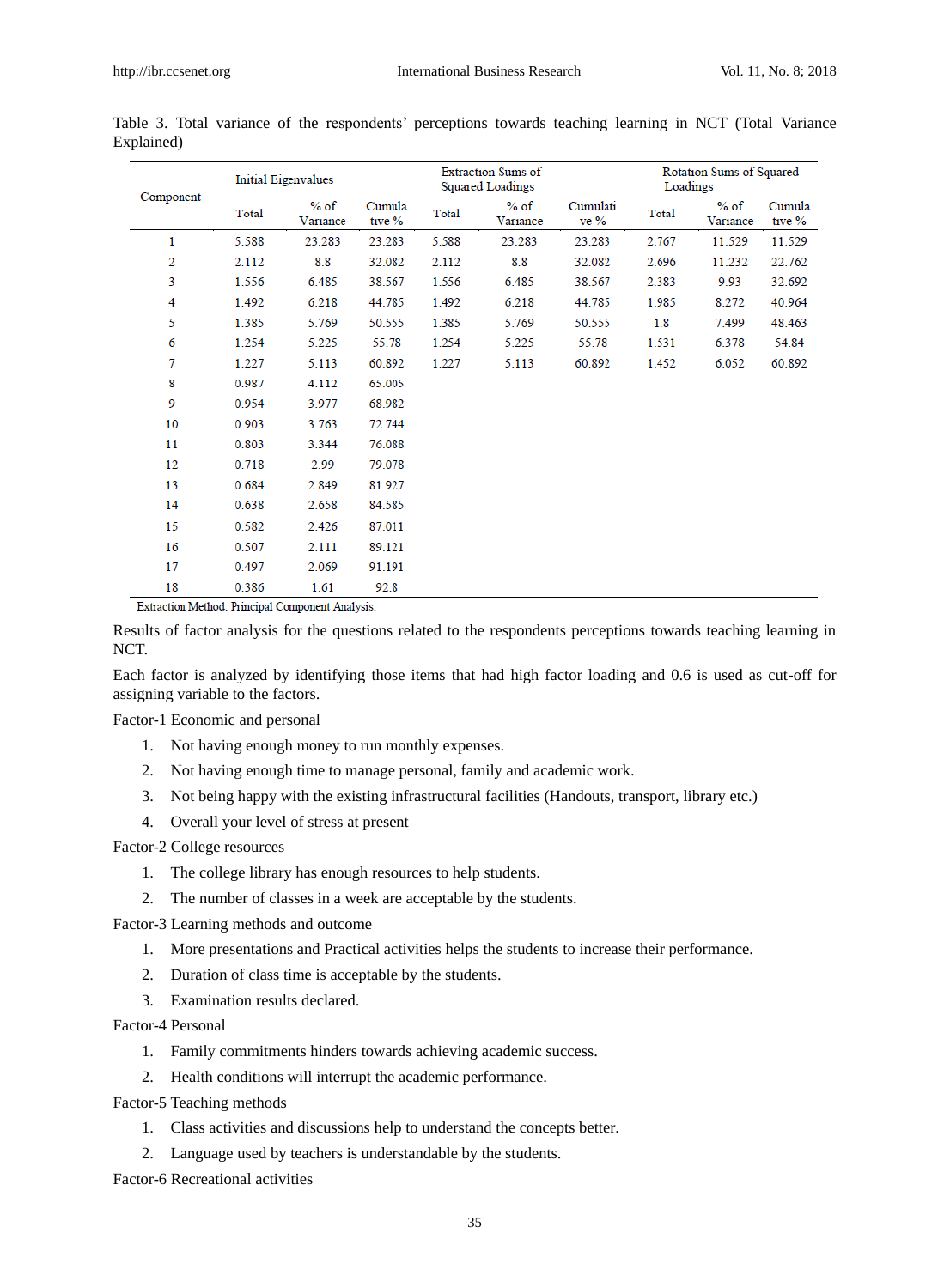1. Spending more time playing sports and games.

Factor-7 Infrastructural facilities

- 1. The college Wi-Fi assists students towards better performance.
- 2. The college cafeteria is helping the students to relax in their busy schedule.
- *5.2 Descriptive statistics of the of the respondents' perceptions towards teaching*

The following table 4 shows that the mean, standard deviation of the variables asked to the respondents towards their perceptions towards teaching learning in NCT.

Table 4. Descriptive statistics of the of the respondents' perceptions towards teaching learning in NCT (N=102) (SA-1 A-2 DA-3 SDA-4)

|                |                                                                                                  |      | Std.      |
|----------------|--------------------------------------------------------------------------------------------------|------|-----------|
| Sl.no          | Components                                                                                       | Mean | Deviation |
|                | The college provides appropriate timetables to the students                                      | 2.51 | .941      |
| $\overline{c}$ | The college gives enough information about the level of study                                    | 2.48 | .829      |
| 3              | The college provides acceptable number of courses per level                                      | 2.31 | .783      |
| 4              | The college Wi-Fi assists students towards better performance.                                   | 3.08 | .972      |
| 5              | The college library has enough resources to help students                                        | 2.63 | .889      |
| 6              | The college cafeteria is helping the students to relax in busy schedule.                         | 2.98 | .912      |
| 7              | The number of classes in a week are acceptable by the students                                   | 2.32 | .977      |
| $\,8$          | The course contents are easily understandable by students.                                       | 2.68 | .786      |
| 9              | The handouts are in easy and simple language.                                                    | 2.47 | .875      |
| 10             | Moodle is helping students to understand the topic better.                                       | 2.62 | .868      |
| 11             | Class activities and discussions help to understand the concepts better.                         | 2.21 | .788      |
| 12             | More presentations and Practical activities helps the students to increase their performance.    | 2.35 | .981      |
| 13             | Language used by teachers is understandable by the students.                                     | 2.33 | .812      |
| 14             | Duration of class time is acceptable by the students.                                            | 2.62 | .845      |
| 15             | Not having enough money to run monthly expenses.                                                 | 2.47 | 1.012     |
| 16             | Workload given by the teachers (Assignments, HW, Quizzes etc.)                                   | 2.87 | .852      |
| 17             | Competition among friends and class mates in the college.                                        | 2.37 | .820      |
| 18             | Family commitments hinders towards achieving academic success.                                   | 2.57 | .827      |
| 19             | Health conditions will interrupt the academic performance.                                       | 2.43 | .917      |
| 20             | Spending more time playing sports and games.                                                     | 2.50 | 1.002     |
| 21             | Examination results declared.                                                                    | 2.79 | .916      |
| 22             | Not enough time to manage personal, family and academic work.                                    | 2.86 | .845      |
| 23             | Not being happy with the existing infrastructural facilities (Handouts, transport, library etc.) | 2.69 | .879      |
| 24             | Overall your level of stress at present                                                          | 2.71 | .839      |

From the above Table 4 it is revealed that most of the respondents accepts that, the college Wi-Fi is not assisting students towards better performance (mean = 3.08) with S.D. of 0.972, followed by the college cafeteria is not helping the students to relax in busy schedule (mean = 2.98) with S.D. of 0.912 and the workload given by the teachers (Assignments, HW, Quizzes etc.) are not acceptable with a (Mean = 2.87) with S.D. of 0.852.

# **6. Findings, Conclusion & Suggestions**

It is found that most of the students get worried and tired when they are in stress. To reduce the stress levels almost 33% of students believe that talking to their friends and taking rest reduces stress. However, the students have a disagreement towards the course contents which is not easy for them to understand and technology (Moodle) is also not helping them enough in understanding the topics. The study also indicated that students want to have more class activities, presentations and discussions to improve their performance. Stress management is a very important aspect of a student's life. If students are not able to resolve their stress related issues in initial stages, then it will have a great impact on their performance. This research helped us to find out the various factors of stress like Economic and personal, college resources, leaning methods and outcomes, teaching methods, recreational activities and infrastructural facilities. Hence, it is concluded that apart from academic issues there are many other things which are contributing as a stress factor among students. Many students are either worried or tired because of the pressure they face in their day to day activities. Stress related issues cannot be ignored in an academic environment, as this may lead to have a negative impact on a student's life. Though the college is undertaking enough efforts to provide a better education still they can improve technology usage and should focus more on library resources. The teaching and learning process should be made more student centric. Students' involvement in the class activities and discussions should be encouraged. More focus can be given on improving the language gap among the teachers and students. Teaching them time management will reduce stress. Interactions with parents/advisors can help in this regard. Motivate the students